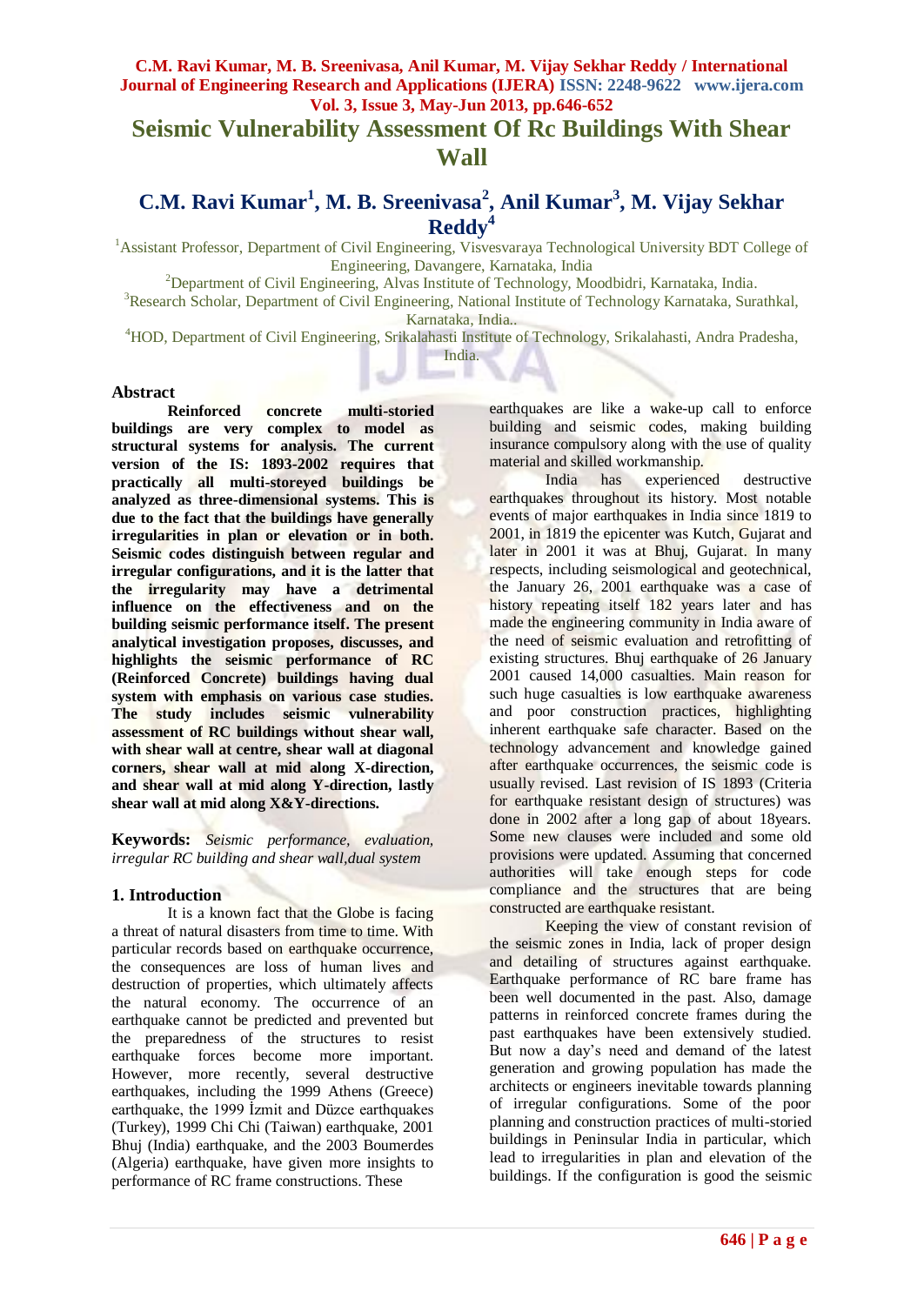design will be simple and economical and good performance is more likely to be assured. If the configuration is bad the seismic design will be expensive and good performance will be less than certain. Hence earthquake engineering has developed the key issues in understanding the role of building configurations.

## **2. Reinforced Concrete Shear Wall**

Reinforced concrete walls, which include lift walls or shear walls, are usual requirement of reinforced concrete multistory buildings. Constructing the shear wall in tall, medium and even short buildings will effect and intern reinforce the significantly and either more economical than the bending frames. By the shear, we can control the side bending of structure, much better than other elements like closed frames and certainly the shear walls are more flexible than them. However, in many occasions the design has to be based on the position of the lift and stair case walls with respect to the center of mass. M. Ashraf, et al, (2008), studied that columns and beams forces are found to increase on grids opposite to the changing position of shear wall away from the centroid of the building. Twisting moments in the members are observed to be having increasing trend with enhancement in the eccentrically between geometrical centroid of the building and shear wall position. They concluded that shear wall should be placed at a point by coinciding center of gravity of the building. But the nature of stresses generated in the shear wall according to its position is also different. The shear wall kept at very near to the center of stiffness act as a vertical bending element and the shear wall kept at corner of the building are may be compression or in axial tension according to the direction of the lateral force. In the bending nature of the wall the drift generated is more compare to shear wall kept at corner of the building. So it is necessary and important to know and investigate analytically/experimentally, what should be the location of the shear wall that can induce minimum stresses in all the structural members of the multistoried buildings.

#### *2.1. Structural system*

The structural system consists of shear wall (or braced frame) and moment resisting frame such that:

> The two systems are designed to resist the total design force in proportion to their lateral stiffness considering the

- interaction of the dual system at all floor level.
- $\triangleright$  The moment resisting frames are designed to independently resist at least 25% of design seismic base shear.

In general, dual system comparably has a higher value of "R" (response reduction factor), since a secondary lateral support system is available to assist the primary non-bearing lateral support system

#### **3. Illustrative Examples**

*3.1. Preliminary data for analysis*

- Type of Structure : Multi Storeyed RC Rigid Jointed Plane Frame (Special Moment Resisting Frame)
- $\triangleright$  Number of Stories: Ten ( G+9) ; 35m X 25m
- $\triangleright$  Seismic Zone : V (Table 2, IS 1893 (Part-1):2002)
- Floor Height: 5m for Ground Floor, 4m for other Floors & 3m below plinth.
- Infill wall: 230mm thick including plaster in longitudinal and transverse direction.
- Grade of Concrete: M40 for Ground, First & Second Floors Columns.
	- M35 for Other Floors

# Columns,

M25 for Beams, Slabs

- & Shear wall
	- $\triangleright$  Size of Columns : 600mm  $X$ 600mm
	- $\triangleright$  Size of Beams : 600mm X300mm
	- $\triangleright$  Depth of Slab : 150mm thick
	- > Thickness of Shear Wall : 200mm
	- $\triangleright$  Imposed Load : 3.0KN/m2
	- $\triangleright$  Floor Finish & Partitions : 2.0 KN/m2
	- $\triangleright$  Specific Weight of RCC : 25 KN/m3
	- $\triangleright$  Specific Weight of Infill : 18 KN/m3
	- Type of Soil : III
	- Response Spectra : As per IS 1893 (Part-1) 2002
	- $\triangleright$  Damping : 5%

Fig.2 (a) to 2 (e).

- > Importance Factor : 1.5
- Response reduction Factor :  $5.0$ <br>Structural Software : ETABS Ve

 Structural Software : ETABS Version 9.6 Plan and 3D view of the illustrative example considered as depicted in Fig.1. The design of shear wall (lift wall) at all floors (from bottom to top) was by ETABS software. The following are the location of shear wall at different positions for various cases considered, which are as depicted in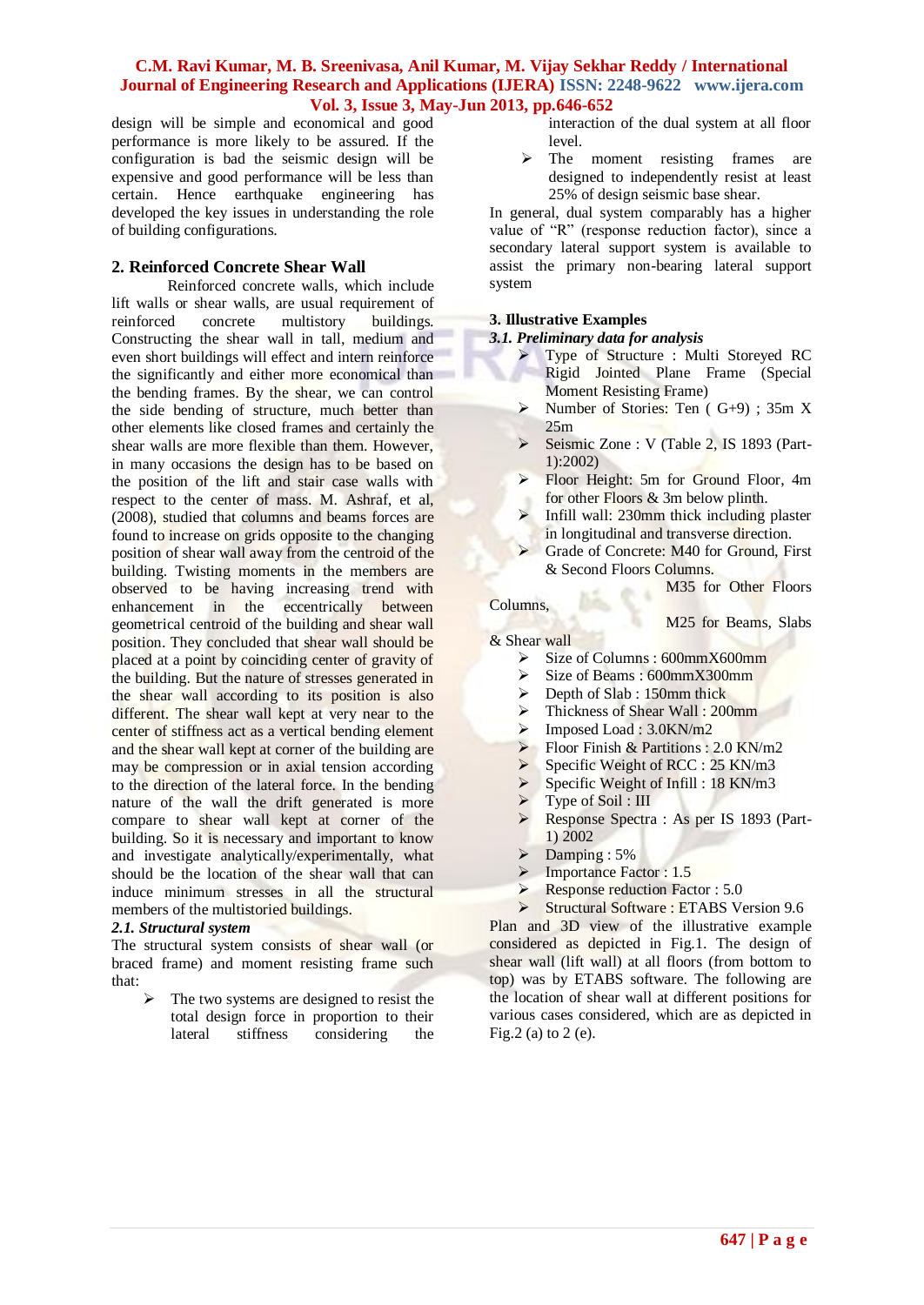

Fig.1 Plan and 3D –View of Model 1 *(Case Study 1, R=5.0, I=1.5, Z=V, S=III, Without Shear wall)*

| $\Delta$                                                 | в                               | c.<br>5                         | D<br>5                          |                                 | F.             | 6<br>W <sub>2</sub>                                                                                           |                                   |            | 5              |                     |  |
|----------------------------------------------------------|---------------------------------|---------------------------------|---------------------------------|---------------------------------|----------------|---------------------------------------------------------------------------------------------------------------|-----------------------------------|------------|----------------|---------------------|--|
| $\rightarrow \frac{1}{\sqrt{2}}$ B78                     | C <sub>16</sub> B <sub>79</sub> | C24 B80                         | C32 B81                         | TC40 B82                        | ◎木馬。           |                                                                                                               | $\frac{1}{2}$ C <sub>16</sub> B79 | C24 B80    | <b>CB2 199</b> | C40 BB2             |  |
| <b>un</b><br>E1                                          | F2                              | F <sub>3</sub>                  | FA                              | F <sub>5</sub>                  | M <sup>3</sup> |                                                                                                               | F2                                | F3         | F4             | F5                  |  |
| $\tau$<br>ш<br><b>B73</b><br>C7                          | C15 B74                         | C23 B75                         | C31 B76                         | C39 B77                         | ⊙              | W5.<br><iig≥< td=""><td><b>CHESTICS</b></td><td>C23 B75</td><td>C31 B76</td><td>C30 B77</td><td></td></iig≥<> | <b>CHESTICS</b>                   | C23 B75    | C31 B76        | C30 B77             |  |
| m<br>F6                                                  | F7                              | F8                              | F9                              | F10                             | w              | F6                                                                                                            | FZ                                | FB         | 870            | F10                 |  |
| $\left( 6 \right)$<br>⊞<br><b>B68</b><br>C6              | C14 B69                         | C <sub>22</sub> B <sub>70</sub> | C <sub>30</sub> B <sub>71</sub> | C <sub>38</sub> B <sub>72</sub> | $\circ$        | nea<br>a,                                                                                                     | C14 B65                           | C22 B70    | C30 B7         | C38 B72             |  |
| in.<br>F11                                               | F12                             | F13                             | F14                             | F15                             | M <sub>2</sub> | F11                                                                                                           | F12                               | F13        | F14            | F15                 |  |
| (6)<br><b>TC5 B63</b>                                    | C13 B64                         | W1<br>$T_{C21}$                 | C29 B66                         | C37 B67                         | ≌∕⊀            | <b>HC6 B63</b>                                                                                                | C13 B64                           | C21 B65    | C29 B66        | C37 867             |  |
| un.<br>ΙBΣ<br>F16                                        | F17                             | 동                               | 별<br>F19                        | F20                             | w              | F16                                                                                                           | FIF                               | <b>F18</b> | F19            | <b>F20</b>          |  |
| (4)<br>$H_{C4}$<br><b>B58</b>                            | C12 B59                         | W6<br>C20                       | C28 B61                         | C36 B62                         | (i)            | <b>BC4 BSB</b>                                                                                                | C12 B59                           | $020$ BGO  | C23 181        | C36 062             |  |
| in.<br>F21                                               | F22                             | F23                             | F24                             | F25                             | M7             | F21                                                                                                           | F22                               | F23        | F24            | F25                 |  |
| $\left(3\right)$<br>嬰<br>B <sub>53</sub><br>C3           | C11 B54                         | C19 B55                         | C27 B56                         | C35 B57                         | $\circ$        | 785<br>mm.                                                                                                    | C11 B54                           | C19 B55    | C27 056        | C35 B57             |  |
| un.<br>F26                                               | F27                             | F28                             | F29                             | F30                             | wh             | <b>F26</b>                                                                                                    | F27                               | F28        | F29            | F30<br>W8.          |  |
| 2.<br>$\frac{1}{102}$ B48                                | C10 B49                         | C18 B50                         | C26 B51                         | C34 B52                         | (2)            | <b>HC2 B48</b>                                                                                                | C10 B40                           | C16 BSO    | Cizo Bas       | C34                 |  |
| in.<br>F31                                               | F32                             | F33                             | F34                             | F35                             | M <sup>3</sup> | FA1                                                                                                           | F32                               | F33        | F34            | VV6.                |  |
| $\mathbf{m}_{\overline{z}}, \ \mathbf{m}_{\overline{z}}$ | $\blacksquare$<br>$-0.11$       | $\blacksquare$                  | <b>EL SAF DAR</b>               | ₩<br>0000                       |                | <b>B43</b>                                                                                                    | $C9 - BA4$                        | C17 B45    | C25 B46        | $\frac{4}{100}$ C33 |  |

*Shear wall at centre*

*a) Case Study2; Model 2; R=5.0, I=1.5, Z=V, S=III, b) Case Study3: Model 3; R=5.0, I=1.5, Z=V, S=III, Shear wall at diagonal corners*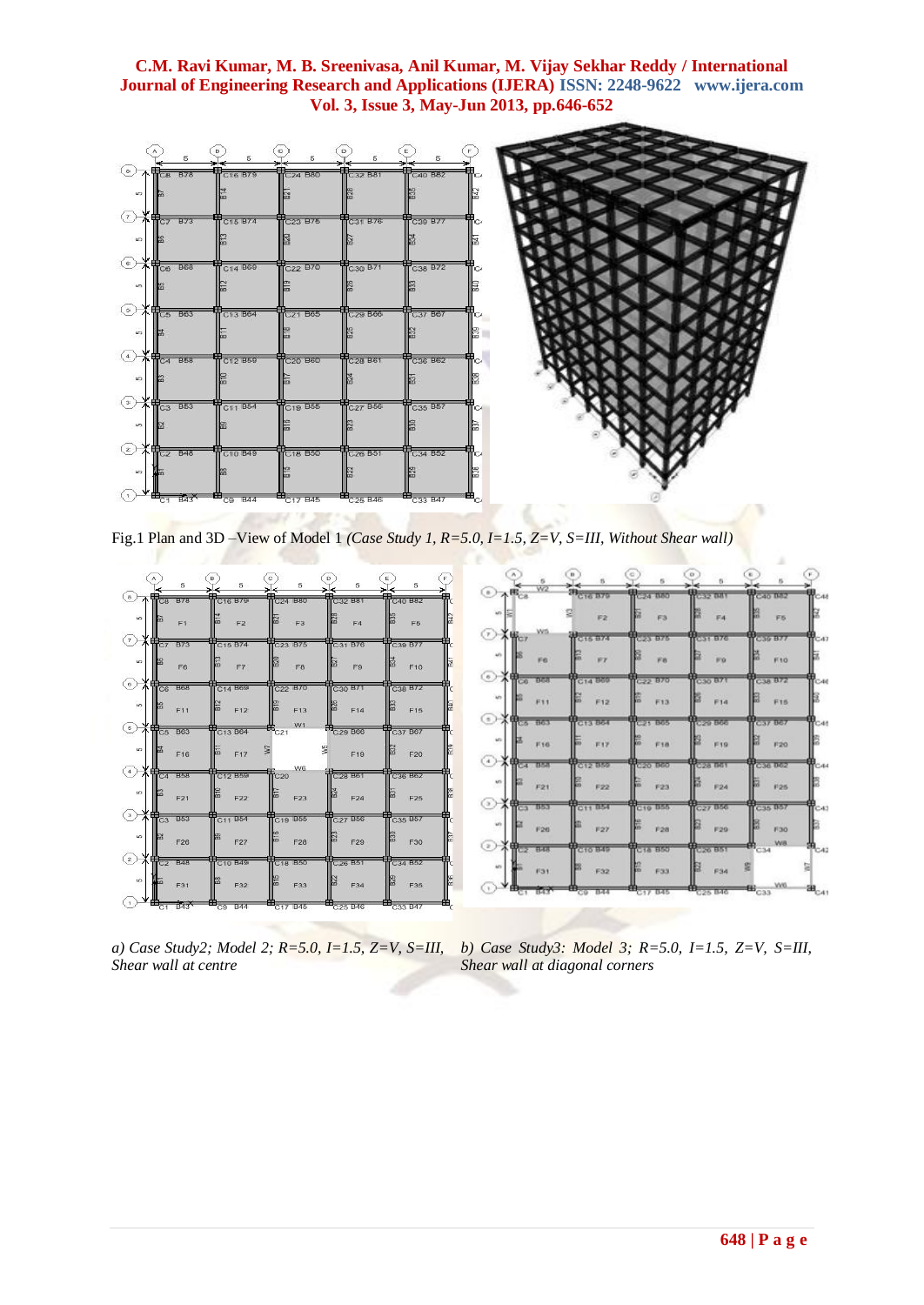| a.            | $\sim$                                                                    |                 | 5<br>W1            | s.                   |                       |                 |                                               |         |            |                |              |             |
|---------------|---------------------------------------------------------------------------|-----------------|--------------------|----------------------|-----------------------|-----------------|-----------------------------------------------|---------|------------|----------------|--------------|-------------|
| Сe.<br>杰      | <b>PC8 B78</b>                                                            | <b>PC16 B79</b> | $\mathbf{B}_{C24}$ | <b>B</b> C32 B81     | C40 B82               | (a)<br>$C - 48$ | A Rea<br>878                                  | C16070  | C24 BBO    | C32 B81        | æ<br>C40 B82 | <b>CAR</b>  |
| <b>ACT</b>    | Ft                                                                        | F2              |                    | F4                   | F5                    |                 | w<br>$\mathcal{F}$                            | F2      | F3         | FA             |              |             |
| ( T )         | <b>B73</b><br>СT                                                          | C15 B74         | W3<br>cc23         | C31 B76              | C39 B77               | (7)<br>C47      | HC/1873                                       | C15 B74 | C23 B75    | C31 B76        | C-39 B77     | <b>C-47</b> |
| ACL           | F6                                                                        | FZ.             | FB.                | F9                   | F10                   |                 | M3<br>F6                                      | F       | FB         | FB             | F10          |             |
| C 00 0        | Bos<br>ce                                                                 | C14 B69         | C22 B70            | C30 B71              | C38 B72               | $\circ$<br>C46  | Co Boa                                        | C14 B69 | C22 B70    | C30 B71        | C38 B72      |             |
| M3            | F11                                                                       | F12             | F13                | F14                  | F15                   |                 | F11                                           | F12     | F13        | <b>F14</b>     | F15          |             |
| $-6$          | <b>HCs 863</b>                                                            | C13 B64         | C21 B65            | <b>29 B66</b>        | C37 B67               | (6)<br>C46      | W2<br>$+6$ <sub>C5</sub>                      | C13 B64 | C21 B65    | <b>C29 B66</b> | W7<br>C37    | C45         |
| set.          | F16                                                                       | F17             | F18                | F19                  | F20                   |                 |                                               | F17     | F18        | F10            |              |             |
| 4.1           | REG B58                                                                   | C12 859         | C20 B60            | <b>28 861</b>        | <b>C36 B67</b>        | (4)<br>C44      | <b>VV4</b><br>$4\frac{H}{104}$                | C12 859 | C20 B60    | C28 B61        | WS.<br>C36   | C44         |
| M3            | F21                                                                       | F22             | F23                | F24                  | F25                   |                 | F21                                           | F22     | F23        | F24            | F26          |             |
| $\infty$      | $C3$ $B53$                                                                | <b>C11 BS4</b>  | C19 855            | C27 856              | C35 B57               | (a)<br>C43      | <b>RAT</b><br>$\sim$                          | C11 B54 | C19 B55    | C27 BM         | C35 B57      | C43         |
| ACI-          | F26                                                                       | F27             | F28                | F29                  | F30                   |                 | MT.<br>F26                                    | F27     | F28        | F29            | F30          |             |
| $\rightarrow$ | $rac{1}{\sqrt{1-x^2}}$ B48                                                | <b>C10 B49</b>  | we.<br>C18         | <sup>2</sup> C26 B51 | C34 B52               | œ)<br>C42       | $P_{C2}$ 048                                  | C10 B49 | C18 B50    | C26 B51        | C34 B52      | $C-42$      |
| 40%           | F31                                                                       | F32             |                    | F34                  | <b>F35</b>            |                 | F31                                           | F32     | <b>F33</b> | F34            | F35          |             |
|               | <b>Change of Contract Contract of Contract Contract Contract Only 100</b> |                 | wa.                | <b>SERIES SERIES</b> | <b>Report Follows</b> |                 | $(1)$ $\rightarrow$ $\bullet$<br>$-200$ $-60$ |         |            |                |              |             |

*c) Case Study4; Model 4; R=5.0, I=1.5, Z=V, S=III, d) Case Study5; Model 5; R=5.0, I=1.5, Z=V, S=III, Shear wall at mid along X direction Shear wall at mid along Y direction* 

|                        | 5                                             | в<br>5                           | $\rm ^{c}$<br>в<br>W <sub>1</sub> | $\mathbf{D}$<br>5               | 5               |              |
|------------------------|-----------------------------------------------|----------------------------------|-----------------------------------|---------------------------------|-----------------|--------------|
| (s)                    | $A$ <sup>H</sup> C <sub>8</sub><br><b>B78</b> | C16 B79                          | $\textbf{E}_{C24}$                | $\frac{1}{2}$ C32 B81           | C40 B82         | $\Pi_{C,48}$ |
| up.                    | rs.<br>F1                                     | $\overline{m}$<br>F <sub>2</sub> | N4                                | ≋<br>FA                         | òó.<br>F5       | ä            |
| Ćт.                    | . .<br>B73                                    | C15 B74                          | W3<br>C23                         | HC31 B76                        | C39 B77         | C47          |
| un.                    | æ<br>F6                                       | $rac{1}{2}$<br>F7                | 82<br><b>F8</b>                   | õõ<br>F9                        | F <sub>10</sub> |              |
| (e)                    | $\epsilon_{\rm H_{CG}}$<br><b>B68</b>         | C14 B69                          | C <sub>22</sub> B70               | C30 B7                          | C38 B72         | C46          |
| in.                    | lВ<br>F11                                     | $\overline{5}$ F12               | е<br>F13                          | ß.<br>F14                       | F15             | 닳            |
| $\left( \circ \right)$ | W6<br>$X \mathbf{E}_{C5}$                     | <b>B</b> C13 B64                 | C21 B65                           | C29 B66                         | C37 B67         | C45          |
| $\frac{35}{2}$         |                                               | ы<br>F17                         | <b>第</b> F18                      | ã<br>F19                        | æ<br>F20        | e            |
| ① <b>*H</b> c4         | <b>WVB</b>                                    | PC12 B59                         | C <sub>20</sub> B <sub>60</sub>   | C28 B61                         | C36 B62         | C44          |
| $\infty$               | ľЗ<br>F21                                     | 忘<br>F22                         | i co<br>F23                       | S<br>F24                        | ន<br>F25        |              |
| (3)                    | 人甲二<br><b>B53</b>                             | C11 B54                          | C19 B55                           | C <sub>27</sub> B <sub>56</sub> | C35 B57         | C43          |
| up.                    | e<br>F26                                      | $\frac{25}{12}$ F27              | Б<br>F28                          | B<br>F29                        | œ<br>F30        | e            |
| (2)                    | 羊甲乙<br>B48                                    | C10 B49                          | C18 B50                           | C <sub>26</sub> B <sub>51</sub> | C34 B52         | C42          |
| S.                     | <b>Alice</b><br>F31                           | ▩<br>F32                         | <b>Exp.</b><br>F33                | e<br>F34                        | a.<br>F35       | 嵒            |
| (1)                    |                                               |                                  |                                   |                                 |                 |              |



Fig 2. Location of shear wall at different position

The analysis and design of multistoried building with shear wall by hand calculation is very tedious and time consuming process. So for analysis and design of each five cases as described in the problem statement is carried out with the help of structural analysis software "ETABS". The analysis and design results are directly used of comparison. After Analysis using ETABS, the following are the results obtained as shown in Table 1. Table 1 shows the tabulation of base shear; time period, scale-up factor and storey drift values for all the models, which are noted as the various parameters to be compared with different variables.

| <b>Mode</b><br>l No. | <b>Stor</b><br><b>Type</b> | <b>Base Shear in KN</b>                      |           |                                    |      |                 |      | Table T Tabulation of base shear, thire perfou, searc-up factor and storey drift for an the models |              |              | <b>Maximum</b><br><b>Story</b>                       |    | <b>Max</b><br><b>Story</b>             |     |
|----------------------|----------------------------|----------------------------------------------|-----------|------------------------------------|------|-----------------|------|----------------------------------------------------------------------------------------------------|--------------|--------------|------------------------------------------------------|----|----------------------------------------|-----|
|                      |                            | Equivalent<br><b>Static</b><br><b>Method</b> |           | <b>Response</b><br><b>Spectrum</b> |      | <b>Scale Up</b> |      | <b>Time Period in Secs</b>                                                                         |              |              | <b>Displacem</b><br>at<br>ent<br>Story-1<br>in<br>mm |    | Drifts of<br>10th<br>floor<br>in<br>mm |     |
|                      |                            | X                                            | Y         | X                                  | Y    | X               | Y    | Mod<br>$e-1$                                                                                       | Mod<br>$e-2$ | Mod<br>$e-3$ | X                                                    | Y  | X                                      | Y   |
|                      | $G+9$                      | 1666<br>4                                    | 1666<br>4 | 582                                | 5961 | 4.2<br>$\Omega$ | 4.10 | 2.25                                                                                               | 2.20         | 2.03         | 44                                                   | 42 | 1.6<br>2                               | 1.4 |

Table 1 Tabulation of base shear, time period, scale-up factor and storey drift for all the models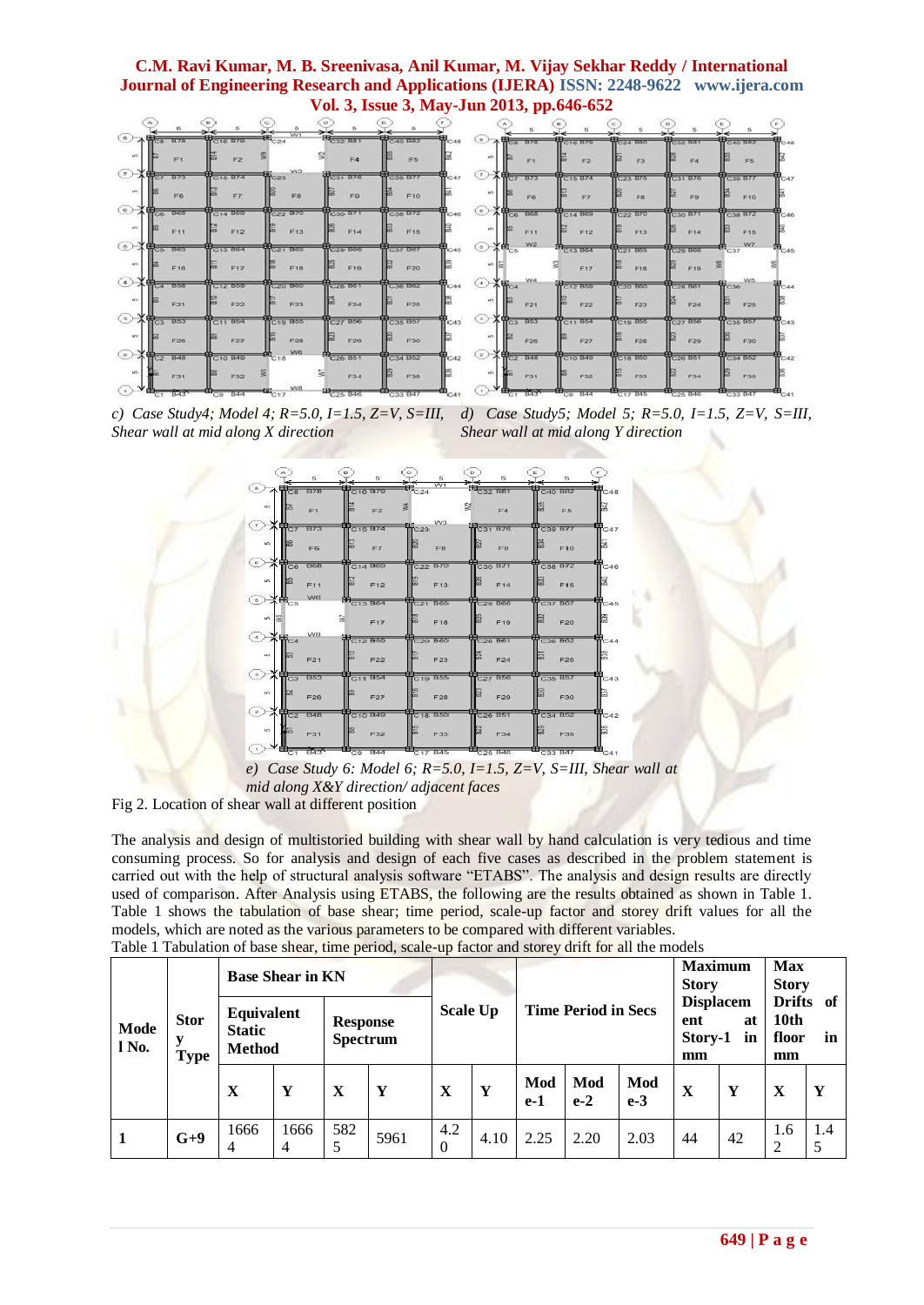|              | v 01. J, 18800 J, 1914 y Juli 2013, pp.040-032 |           |           |                       |      |          |      |      |      |      |      |      |          |          |
|--------------|------------------------------------------------|-----------|-----------|-----------------------|------|----------|------|------|------|------|------|------|----------|----------|
| 2            | $G+9$                                          | 1649      | 1649      | 758                   | 7695 | 3.1<br>Q | 3.14 | 1.71 | 1.69 | 1.65 | 23.9 | 22.9 | 2.7<br>4 | 2.5      |
| 3            | $G+9$                                          | 1630<br>4 | 1630<br>4 | 834                   | 8445 | 2.8<br>6 | 2.83 | 1.50 | 1.48 | 1.02 | 18.2 | 17.8 | 2.8      | 2.6<br>9 |
| 4            | $G+9$                                          | 1633      | 1633      | 914<br>$\overline{4}$ | 8551 | 2.6      | 2.81 | 1.37 | 1.34 | 1.01 | 14.1 | 10.7 | 2.1<br>9 | 2.4      |
| $\mathbf{c}$ | $G+9$                                          | 1631      | 1631      | 835<br>0              | 8709 | 2.8<br>6 | 2.75 | 1.5  | 1.42 | 1.24 | 19.3 | 16.1 | 2.6<br>3 | 2.2      |
| 6            | $G+9$                                          | 1631      | 1631      | 609                   | 7041 | 3.9      | 3.39 | 1.64 | 1.45 | 1.09 | 19.6 | 17.9 | 2.5<br>4 | 2.4      |

**C.M. Ravi Kumar, M. B. Sreenivasa, Anil Kumar, M. Vijay Sekhar Reddy / International Journal of Engineering Research and Applications (IJERA) ISSN: 2248-9622 www.ijera.com Vol. 3, Issue 3, May-Jun 2013, pp.646-652**

Note: Response Reduction Factor, R =5.0, Importance Factor, I =1.5, Soil Type, S -III, Zone, Z= V

Based on results obtained, the following plots can be drawn. Fig. 3, 4, 5, 6, 7 & 8 shows the plot of time period, base shear, and scale up factor, maximum story displacements and maximum story drifts versus different models



Models

Fig.5 Plot of base shear versus different models Fig. 6 Plot of scale up factor versus different models

 $\sqrt{2}$ 

 $\sqrt{3}$ 

Models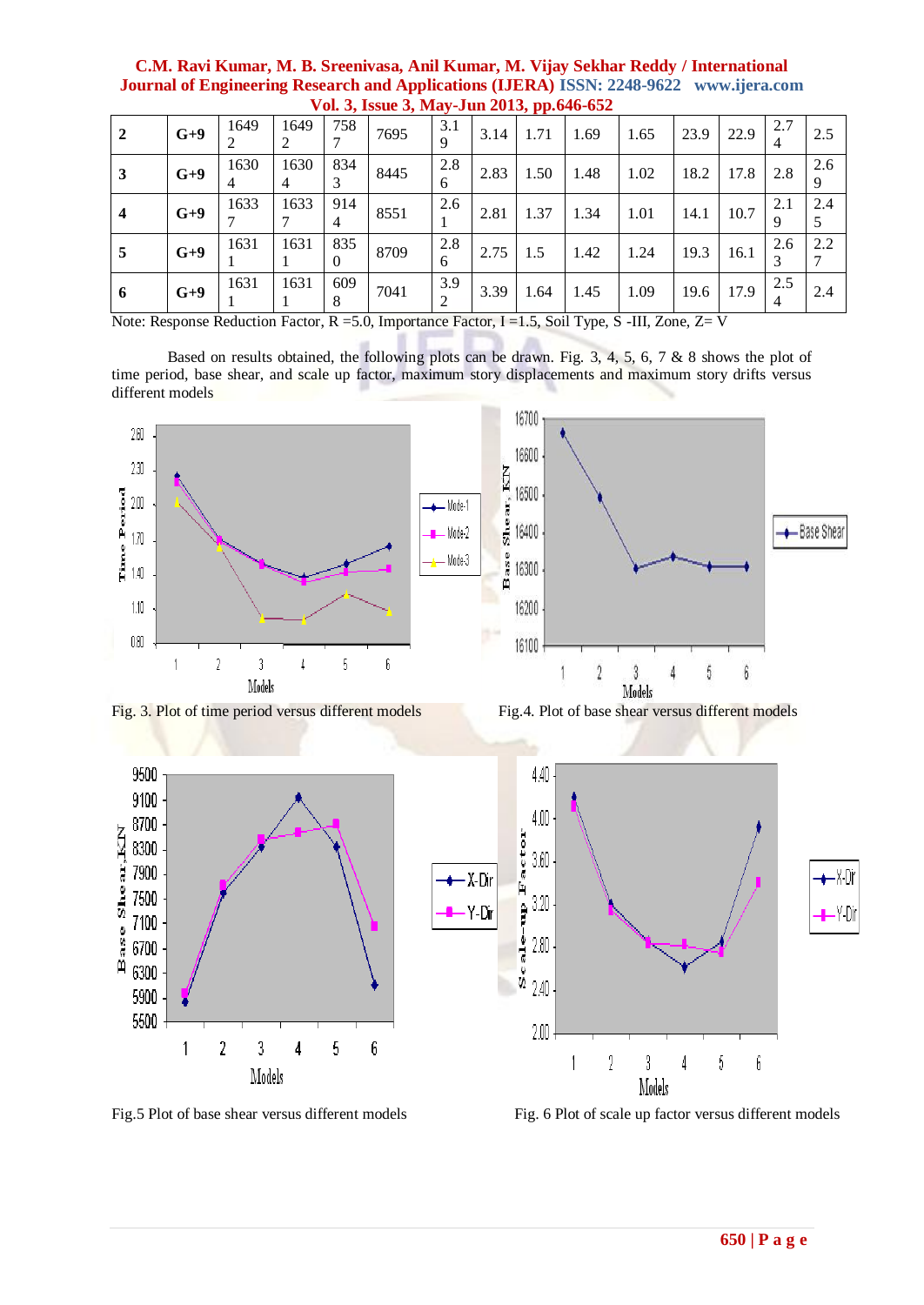**C.M. Ravi Kumar, M. B. Sreenivasa, Anil Kumar, M. Vijay Sekhar Reddy / International Journal of Engineering Research and Applications (IJERA) ISSN: 2248-9622 www.ijera.com Vol. 3, Issue 3, May-Jun 2013, pp.646-652**



Fig. 7 Plot of maximum story displacements versus different Fig. 8 Plot of maximum story drifts versus different models models

#### **3.2 Summary and Conclusions**

The present study makes an effort to evaluate the effect of shear wall (lift wall) at all floor for models 1-6 for Zone V, Soil type III, to study the various parameters like base shear, time period, story displacement and story drift. The study leads to the following broad conclusions:

- $\triangleright$  Time period will be very less when shear wall is constructed at X-direction. In other models comparatively less and high without shear wall. Time period will be less when shear wall is constructed in centre but with the consideration of first mode will be creating torsion; hence that type construction should be avoided.
- $\triangleright$  Scale-up factor X & Y direction will be high when no shear wall is provided, further it will decrease slightly after providing wall at different location and less when wall is provided at the X-direction.
- $\triangleright$  Maximum story displacement will be less when shear wall is at X direction. Comparatively less when provided in other locations and high when wall is not provided.
- $\triangleright$  Maximum story drift will increase slightly when shear wall is provided at different locations. By comparing all parameters with and without shear wall at all floor it is advisable to provide shear wall at X direction (as shown in model-4) for a better performance of structure.

The study as a whole identifies the influencing parameters, which can regulate the effect of dual system on time period, base shear, drifts and displacements of building frames. A large number of curves exhibiting such variation for typical examples presented here can help the designer to get a primary idea about placing of lift wall in the dual system in high rise Reinforced Concrete Buildings for zone V and Soil type III.

#### **References**

- 1. Anand S Arya (2000). "Recent Developments toward Earthquake Risk Reduction in India', Current Science, 12702-12777, pp. 9- 79.
- 2. Bungale S. Taranath S (2005). "Wind and Earthquake Resistant Buildings- Structural Analysis and Design", CRC Press, Taylor & Francis Group, Boca Raton.
- 3. Clotaire Michel, Philippe Gueguen & Pierre-Yves Bard (2008). "Dynamic Parameters of Structures Extracted from Ambient Vibration Measurements:An Aid for the Seismic Vulnerability Assessment of Existing Buildings in Moderate Seismic Hazard Regions', Soil Dynamics and Earthquake Engineering, 28, pp. 593-604.
- 4. C Rudra Srinivasa Reddy and Amlan K Senugupta (2010). "Validation of Indices for Assessing Seismic Vulnerability of Multi-Storeyed Buildings with Typical Vertical Irregularities using Push–over